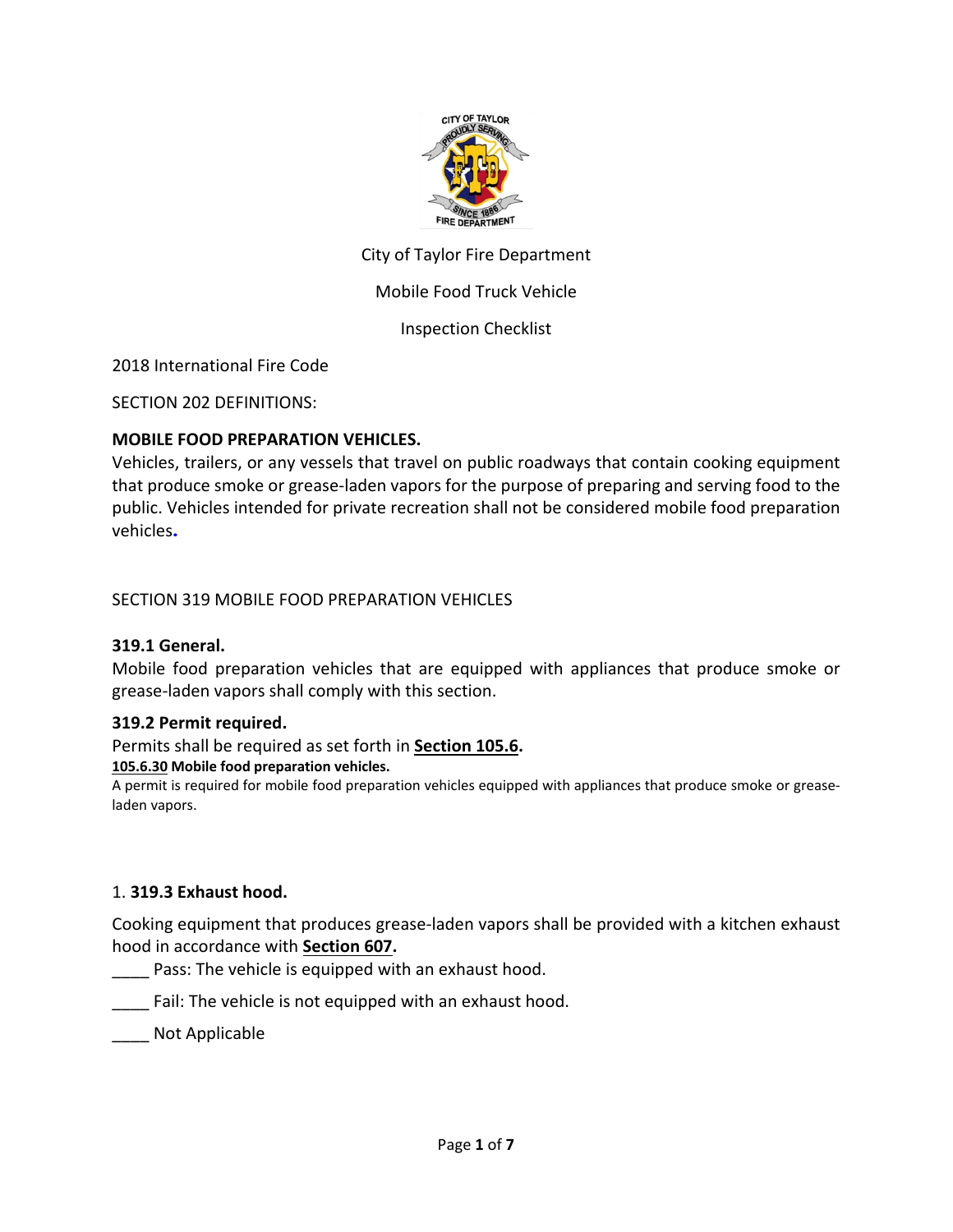## **SECTION 607** COMMERCIAL KITCHEN HOODS

### 2. **607.3.1 Ventilation system.**

The ventilation system in connection with hoods shall be operated at the required rate of air movement, and grease filters listed and labeled in accordance with UL 1046 shall be in place where equipment under a kitchen grease hood is used.

Pass: The ventilation system conveys sufficient air, and the filters are UL 1046 listed.

Fail: The ventilation system does not convey sufficient air or filters are not UL 1046.

\_\_\_\_ Not Applicable

## 3. **319.4.1 Fire protection for cooking equipment.**

Cooking equipment shall be protected by automatic fire extinguishing systems.

Pass: Per local amendment, this is not required.

Fail: Has automatic suppression system but does not have a current certification.

Not Applicable.

## 4. **319.4.2 Fire extinguisher.**

Portable fire extinguishers shall be provided.

*At least 1, 5-pound ABC fire extinguisher shall be installed. Per local amendments, if an automatic extinguishing system is not installed with the ventilation system, the vehicle shall have a Class K fire extinguisher in addition to the ABC fire extinguisher. All fire extinguishers shall be mounted in an accessible location with the proper mounting brackets.* 

Pass: Class ABC and Class K fire extinguisher are current certified and mounted properly.

Fail: Class ABC and Class K fire extinguisher are not current certified and/or are not mounted properly.

\_\_\_\_ Not Applicable.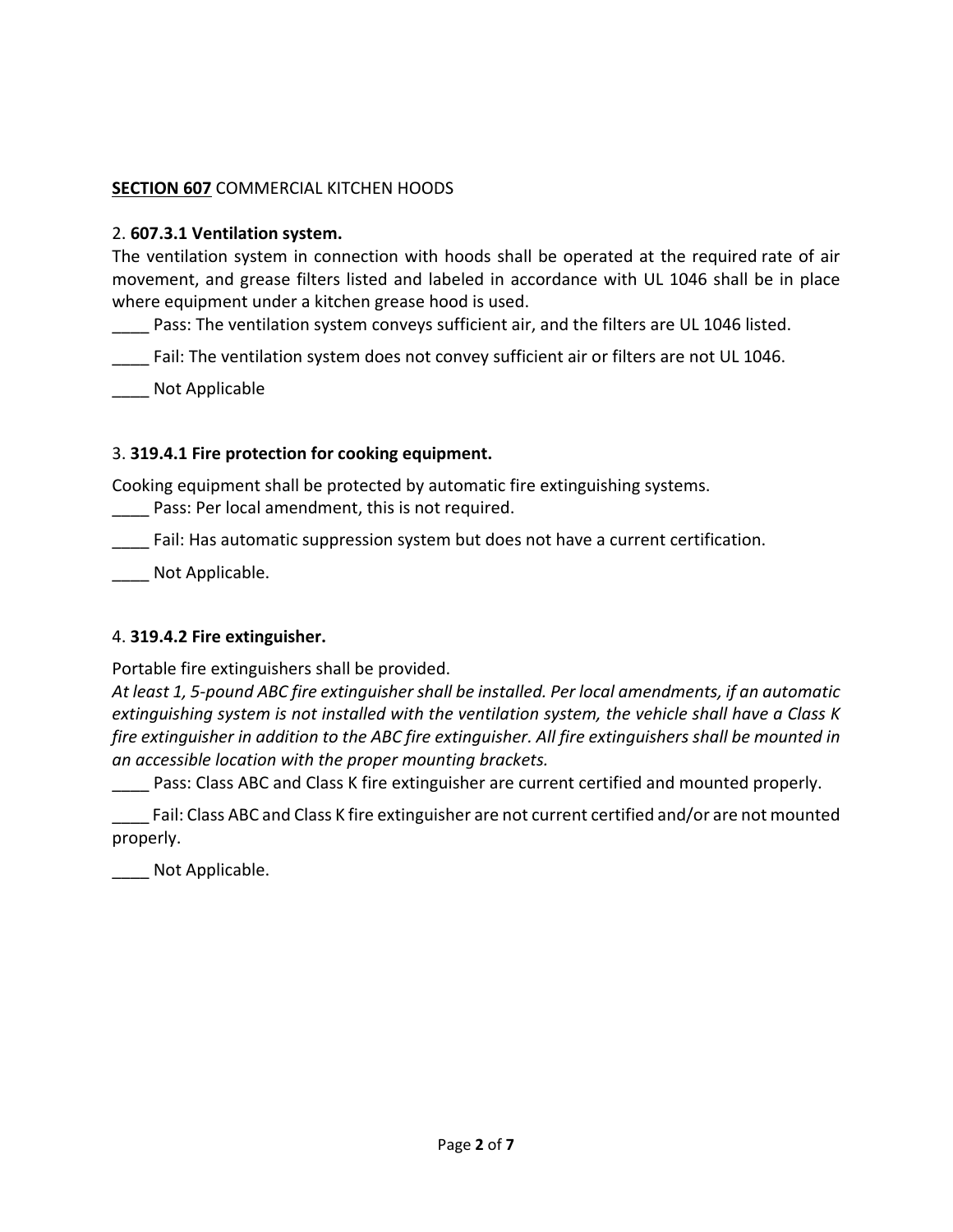## 5. **319.5 Appliance connection to fuel supply piping.**

Gas cooking appliances shall be secured in place and connected to fuel-supply piping with an appliance connector complying with ANSI Z21.69/CSA 6.16. The connector installation shall be configured in accordance with the manufacturer's installation instructions. Movement of appliances shall be limited by restraining devices installed in accordance with the connector and appliance manufacturers' instructions.

Pass: Appliances are connected to the fuel supply using ANSI Z21.69/CSA6.16 connections and restraining devices are installed. *(Typically, blue plastic overed)*

Fail: Does not have correct connections and/or appliances are not restrained.

Not Applicable.

## 6. **319.6 Cooking oil storage containers.**

Cooking oil storage containers within mobile food preparation vehicles shall have a maximum aggregate volume not more than 120 gallons and shall be stored in such a way as to not be toppled or damaged during transport.

Pass: Cooking oil is less that 120 gallons and is stored in an approved manner.

**EXECUTE:** Fail: Has more than 120 gallons in all containers and/or is not stored properly.

Not Applicable.

# **319.7 Cooking oil storage tanks.**

Cooking oil storage tanks within mobile food preparation vehicles shall comply with [Sections](https://codes.iccsafe.org/lookup/IFC2018P5_Ch03_Sec319.7.1/1878)  [319.7.1](https://codes.iccsafe.org/lookup/IFC2018P5_Ch03_Sec319.7.1/1878) through [319.7.5.2.](https://codes.iccsafe.org/lookup/IFC2018P5_Ch03_Sec319.7.5.2/1878)

*Requirements 7, 8, 9, and 10 apply only to vehicles that use cooking oil storage tanks. These are storage tanks other than what the cooking oil is originally purchased in.* 

# 7. **319.7.1 Metallic storage tanks.**

Metallic cooking oil storage tanks shall be *listed* in accordance with UL 80 or UL 142 and shall be installed in accordance with the tank manufacturer's instructions.

Pass: Cooking oil tanks are listed.

**The Fail: Cooking oil tanks are not listed.** 

Not Applicable.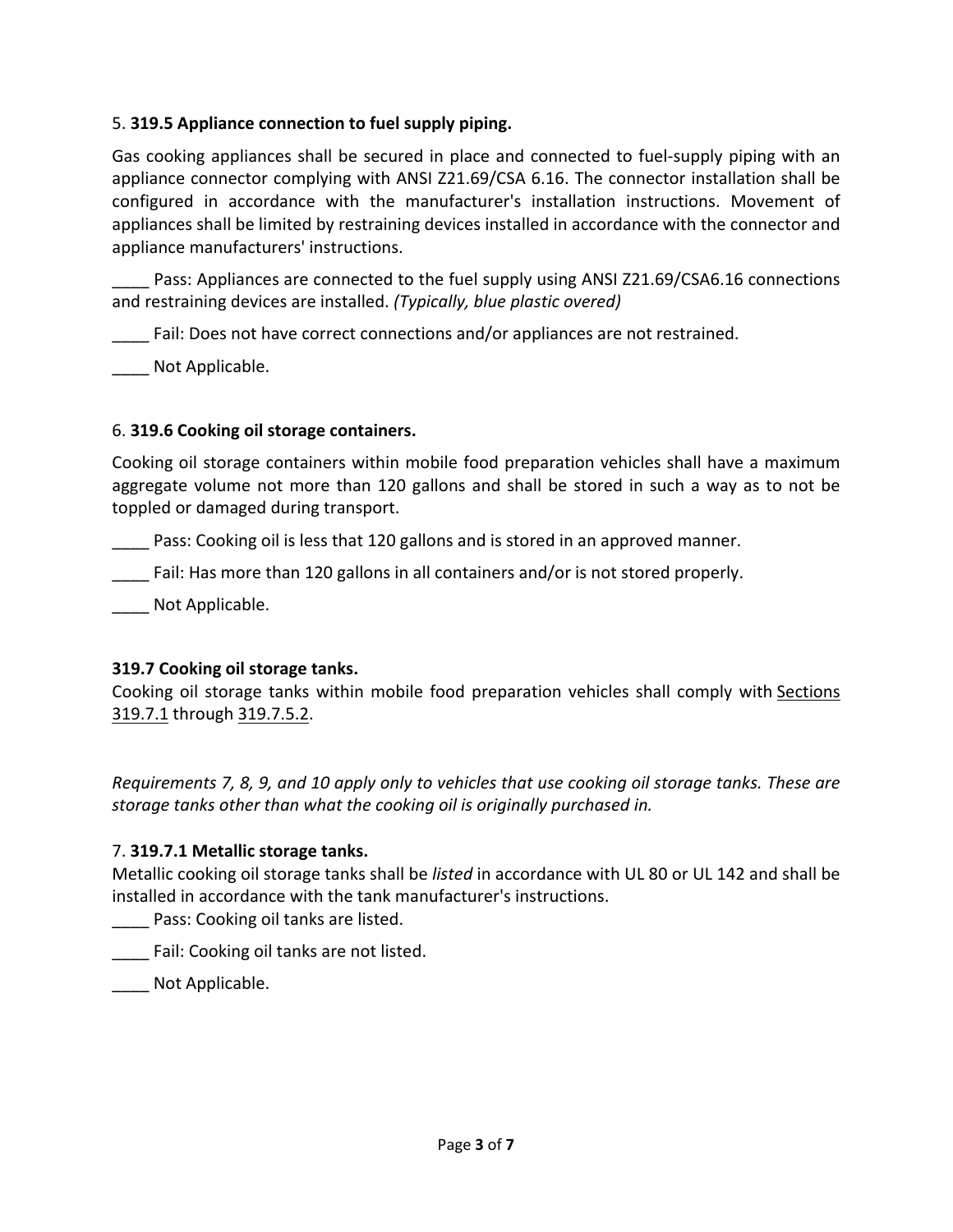## 8. **319.7.2 Nonmetallic storage tanks.**

Nonmetallic cooking oil storage tanks shall be installed in accordance with the tank manufacturer's instructions and shall comply with both of the following:

1.1.Tanks shall be *listed* for use with cooking oil, including maximum temperature to which the tank will be exposed during use.

2.2.Tank capacity shall not exceed 200 gallons (757 L) per tank.

Pass: Cooking oil tanks comply with 1.1 and 2.2.

Fail: Cooking oil tanks do not comply with 1.1 or 2.2.

Not Applicable.

### **319.7.5 Tank venting.**

Normal and emergency venting shall be provided for cooking oil storage tanks.

### 9. **319.7.5.1 Normal vents.**

Normal vents shall be located above the maximum normal liquid line and shall have a minimum effective area not smaller than the largest filling or withdrawal connection. Normal vents are not required to vent to the exterior.

Pass: Cooking oil tank has proper vent.

\_\_\_\_ Fail: Cooking oil tanks do not have proper vent.

Not Applicable.

#### 10. **319.7.5.2 Emergency vents.**

Emergency relief vents shall be located above the maximum normal liquid line and shall be in the form of a device or devices that will relieve excessive internal pressure caused by an exposure fire. For nonmetallic tanks, the emergency relief vent shall be allowed to be in the form of construction. Emergency vents are not required to discharge to the exterior

Pass: Cooking oil tank has an emergency vent.

Fail: Cooking oil tank does not have and emergency vent.

\_\_\_\_ Not Applicable.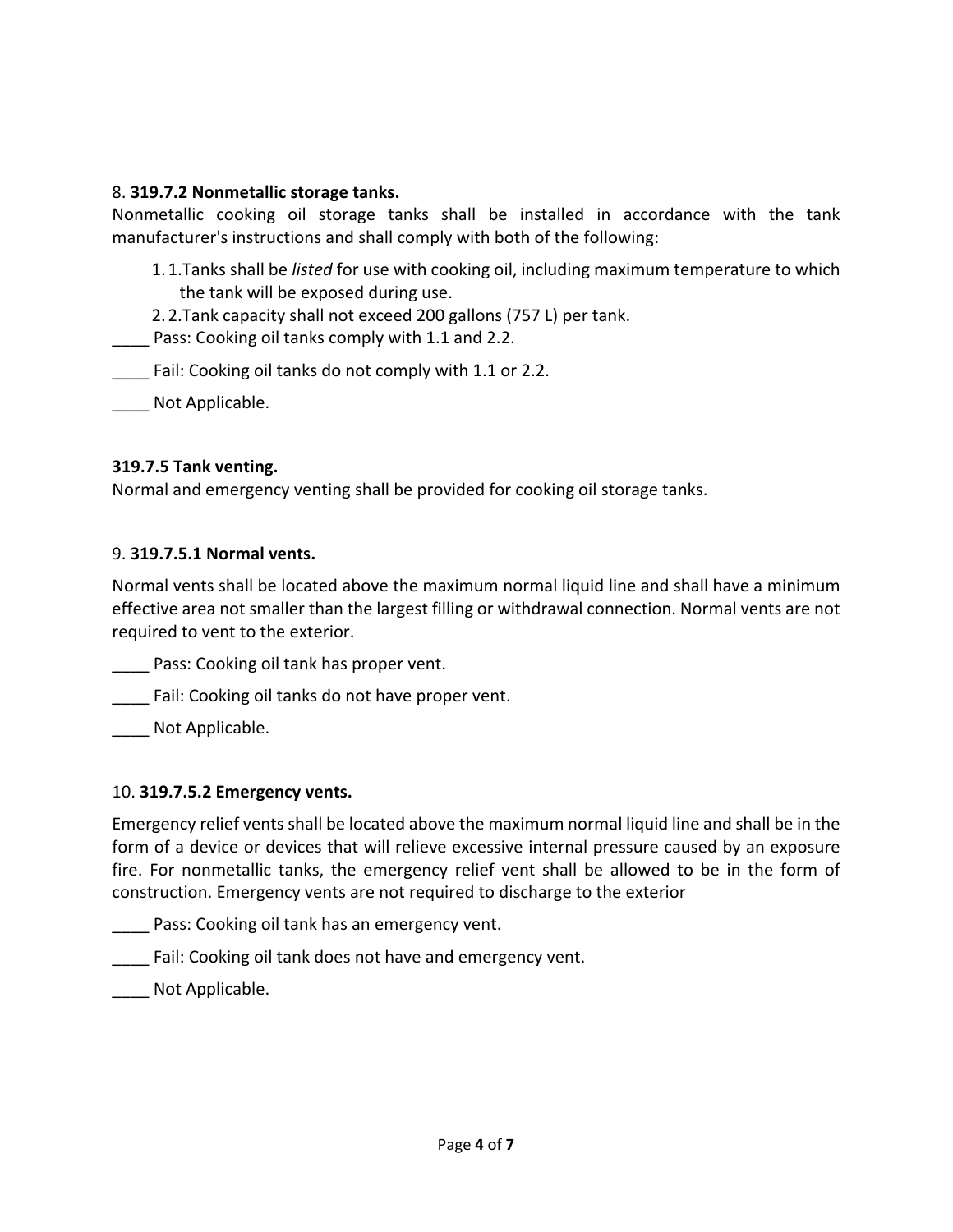#### **319.8.1 Maximum aggregate volume.**

The maximum aggregate capacity of LP-gas containers transported on the vehicle and used to fuel cooking appliances only shall not exceed 200 pounds propane capacity.

*It is highly recommended that the vehicle only carries 2, 20-pound containers that are not manifolded together.* 

### 11. **319.8.2 Protection of container.**

LP-gas containers installed on the vehicle shall be securely mounted and restrained to prevent movement.

Pass: Containers are mounted and restrained to prevent movement.

\_\_\_\_ Fail: Containers are not mounted and restrained to prevent movement.

Not Applicable.

### 12. **319.8.4 Protection of system piping.**

LP-gas system piping, including valves and fittings, shall be adequately protected to prevent tampering, impact damage, and damage from vibration.

Pass: Piping, valves and fittings appear to be in good working condition.

Fail: Piping, valves and fittings are not in good working condition.

Not Applicable.

#### **319.10.1 Exhaust system.**

The exhaust system, including hood, grease-removal devices, fans, ducts, and other appurtenances, shall be inspected, and cleaned in accordance with [Section 607.3.](https://codes.iccsafe.org/lookup/IFC2018P5_Ch06_Sec607.3/1878)

#### **13. 607.3.3.2 Grease accumulation.**

If during the inspection it is found that hoods, grease-removal devices, fans, ducts, or other appurtenances have an accumulation of grease, such components shall be cleaned in accordance with ANSI/IKECA C10.

\_\_\_\_ Pass: Exhaust system is clean.

**EXPEDITE:** Fail: Exhaust system is not clean.

Not Applicable.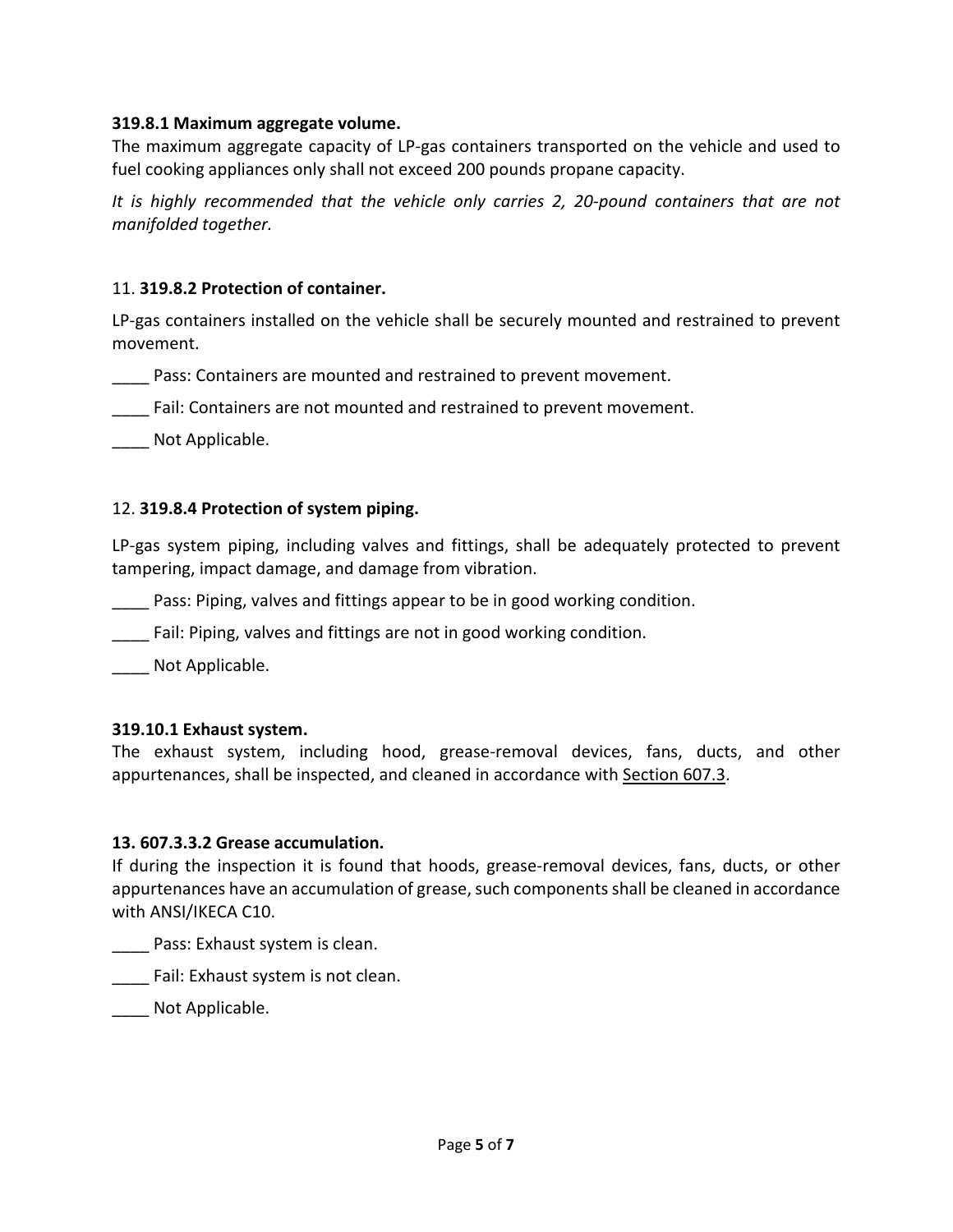### **319.10.2 Fire protection systems and devices.**

Fire protection systems and devices shall be maintained in accordance with [Section 901.6.](https://codes.iccsafe.org/lookup/IFC2018P5_Ch09_Sec901.6/1878) *Per local amendment a fire suppression system is not required.*

*If the exhaust hood has a fire suppression system installed, then it shall be code compliant and currently certified.* 

### **102.9 Matters not provided for.**

Requirements that are essential for the public safety of an existing or proposed activity, building or structure, or for the safety of the occupants thereof, that are not specifically provided for by this code, shall be determined by the *fire code official.*

#### 14. **Fuel gas systems.**

LP-gas or fuel gas systems to include piping, connections, etc. shall be annually leak / pressure tested by a company licensed by the Texas Railroad Commission to perform such work. Testing documentation shall include the company's license type and number.

Testing on the LP- or fuel gas systems shall be conducted no earlier than 60 days prior to the Taylor Fire Department inspection of the food trailer.

Pass: Fuel gas system leak / pressure test passed and was conducted by an appropriate licensed company.

Fail: Fuel gas system leak / pressure test failed or not current or was not conducted by an appropriate licensed company.

Not Applicable.

## 15. **Vehicle stabilization.**

Food trailers shall have a pair of wheel chokes for each side of the trailer available during the inspection and in place when the trailer is in operation.

\_\_\_\_Pass: The trailer has a pair of wheel chocks for each side of the vehicle.

Fail: The trailer has no or only one set of wheel chokes available.

Not applicable.

#### 16. **Vehicle stabilization.**

Food trailers shall have stabilizers or jacks installed or available on the rear of each side of the trailer to prevent tipping. Stabilizers shall be in place while the trailer is in operation.

Pass: Trailer has stabilizers or jacks installed or available.

Fail: Trailer has no stabilizers or jacks installed or available.

Not applicable.